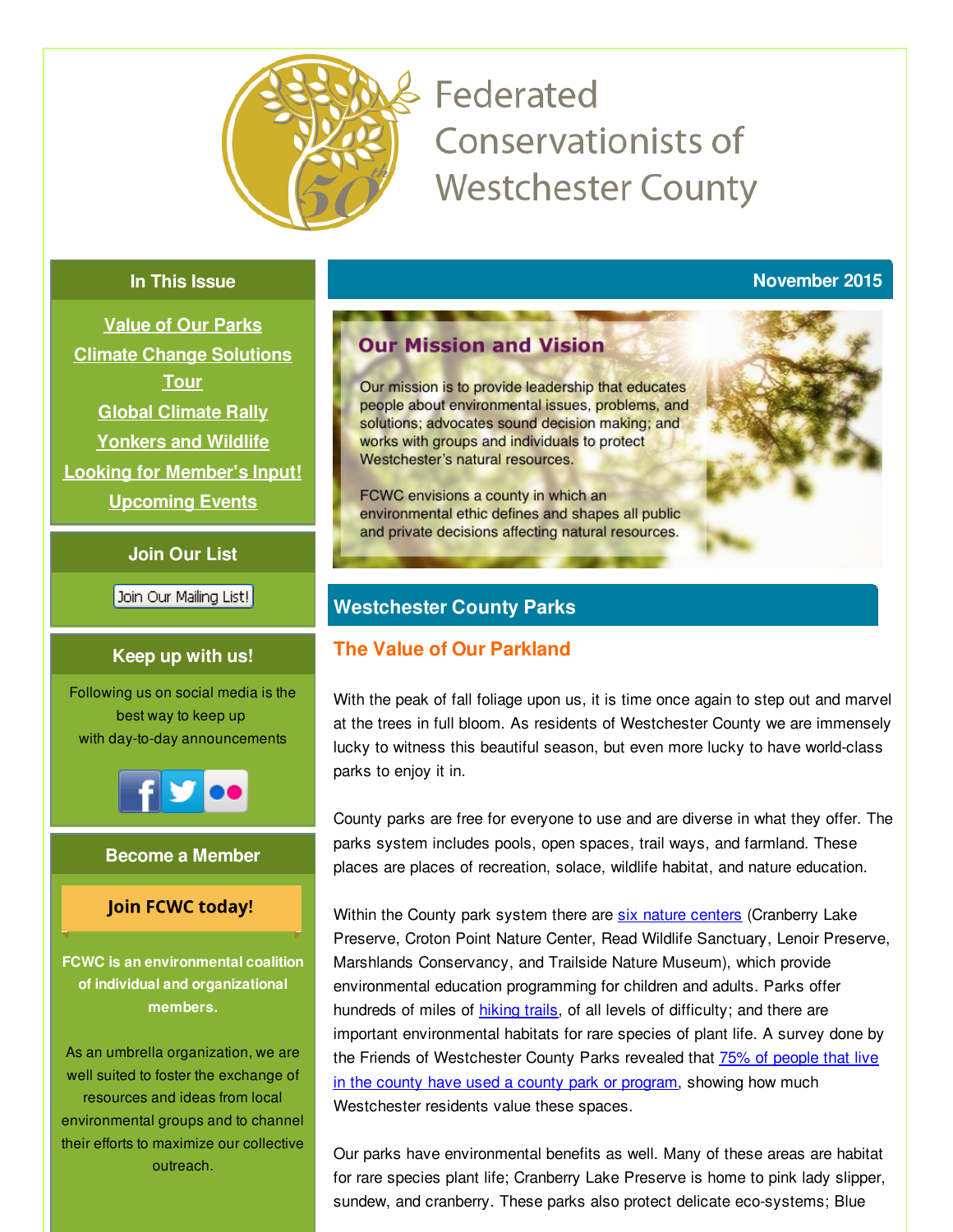If you would like to learn more, please visit [www.fcwc.org/membership](http://r20.rs6.net/tn.jsp?f=001viLutakE4mFSLeCgdff7-4Cn44lO16c9NdEoyT6PiNeey4YCQh632haGPSubqnuJR1iLy5NBje28Q9iUf8fXun99QteFT8nbFpM9YX9QCb3oaYpYz5UU3xjUu2XAATfYwG3qmOwfFaqkmis7Ka6PRfZZ2m3qqQCX5r-3PRp7u1yIJNcLho-gWJYls-_OMn_VQWMHMMJdS8Q=&c=&ch=)

# **Featured Member Organization**



# **League of Women Voters, Rivertowns**

The League of Women Voters (LWV) is a grassroots, nonpartisan civic organization promoting democracy and political responsibility at the local, state, and national levels through voter education, issue advocacy and the active participation of the electorate.

The Rivertowns League group now spans from Yonkers to Croton. We are NOT for women only; we now have more than 90 members, 25% of whom are men. We are happy to be members of FCWC! Please visit our website at www.lwv[rivertowns.org.](http://r20.rs6.net/tn.jsp?f=001viLutakE4mFSLeCgdff7-4Cn44lO16c9NdEoyT6PiNeey4YCQh632qcLfw2xDueH_Q_ClAaxG3s9ZrtD9JELcyMlTMSD4a0dwtDzDIWzhXENNMab5o0jnqDZ3nQ1e7YEMF2vKoGz5JuVulFbVtMxlsC6Lmsn5i8Z9PCqOrp5wLFVrLLuJfxhzw==&c=&ch=)

#### **On the Issues:**

Our [environmental](http://r20.rs6.net/tn.jsp?f=001viLutakE4mFSLeCgdff7-4Cn44lO16c9NdEoyT6PiNeey4YCQh632qcLfw2xDueHWEyHMkMw7G890P3nNntanrQq_IVkf5XLf1aZitciUtQjVXRN9tVWYvha2uhry5QNBqCpc7NslJb6LTJdh20qK3vbHXl0MO0ZmLdRP86stxLckqpXu16ss7pWU6KVOcG7&c=&ch=) committee, under the leadership of Emma Lou Lewis, has been active for many years and takes special notice of waterfront issues and development.

Among the Issues taken up have been hydrofracking, Indian Point, and the Tappan Zee Bridge. Most recently, the committee launched a letter-writing campaign to County Executive Astorino to express the need for a full-time curator at the

Mountain Reservation has over 136 vernal pools, providing amphibian habitat and breeding area. Our parks are also a benefit for New York City. Certain preserved areas are critical in maintaining the health of the watershed, and subsequently the health of the reservoirs and drinking water.

With the onslaught of climate change, our parks will be facing some difficult challenges such as increased volatile weather and encroaching invasive species. Therefore it is imperative that we provide our park system with as much assistance as possible.

Go outside today (especially with the run of exceptionally beautiful weather we've been having) and show your local county park how much you care!

### **FCWC has put together an interactive Google Map showing the locations of Westchester County's Parks.**

Information was gathered from [www.parks.westchestergov.com](http://r20.rs6.net/tn.jsp?f=001viLutakE4mFSLeCgdff7-4Cn44lO16c9NdEoyT6PiNeey4YCQh632qGxDXn91YddnRIT0j5AIj-QuWNpvsOgbIhtAE9D3YfecxIOquVuC3nTp2HJ9jmfVUu5WjIDNXJ1I5mfTR-Ltd1TODl7nigp33FBu4FDqgDDH-YmalPPvZhC7eFUfsBaIw==&c=&ch=).



FCWC has put together a google map of the County's parks with help from the Westchester County Parks website.

#### **Click to see full [interactive](http://r20.rs6.net/tn.jsp?f=001viLutakE4mFSLeCgdff7-4Cn44lO16c9NdEoyT6PiNeey4YCQh632qcLfw2xDueHaMOQmp60pXZcXegEJk5yDbFRrhIM4bIuhoZThP9yZX3jnNhGJrAD5WWm9jCgwC1cJU-RRqjJ71ZVoZvaxrtWnfP8CL-BR5vBvyn-BPD2euZM_Ieow2iSobK8lCW5v3yUCa8eAfLa5X2oJsLr0hFqSiqBHCyhVPnvXHBQuBqhtSrw_-S71iekuucaRMymFX3r&c=&ch=) map**

# **ZEPHYR TEACHOUT Speaks LIVE on CLIMATE SOLUTIONS!**

### **The Climate Change Solutions Tour**

**Climate change is the most urgent issue facing our generation!**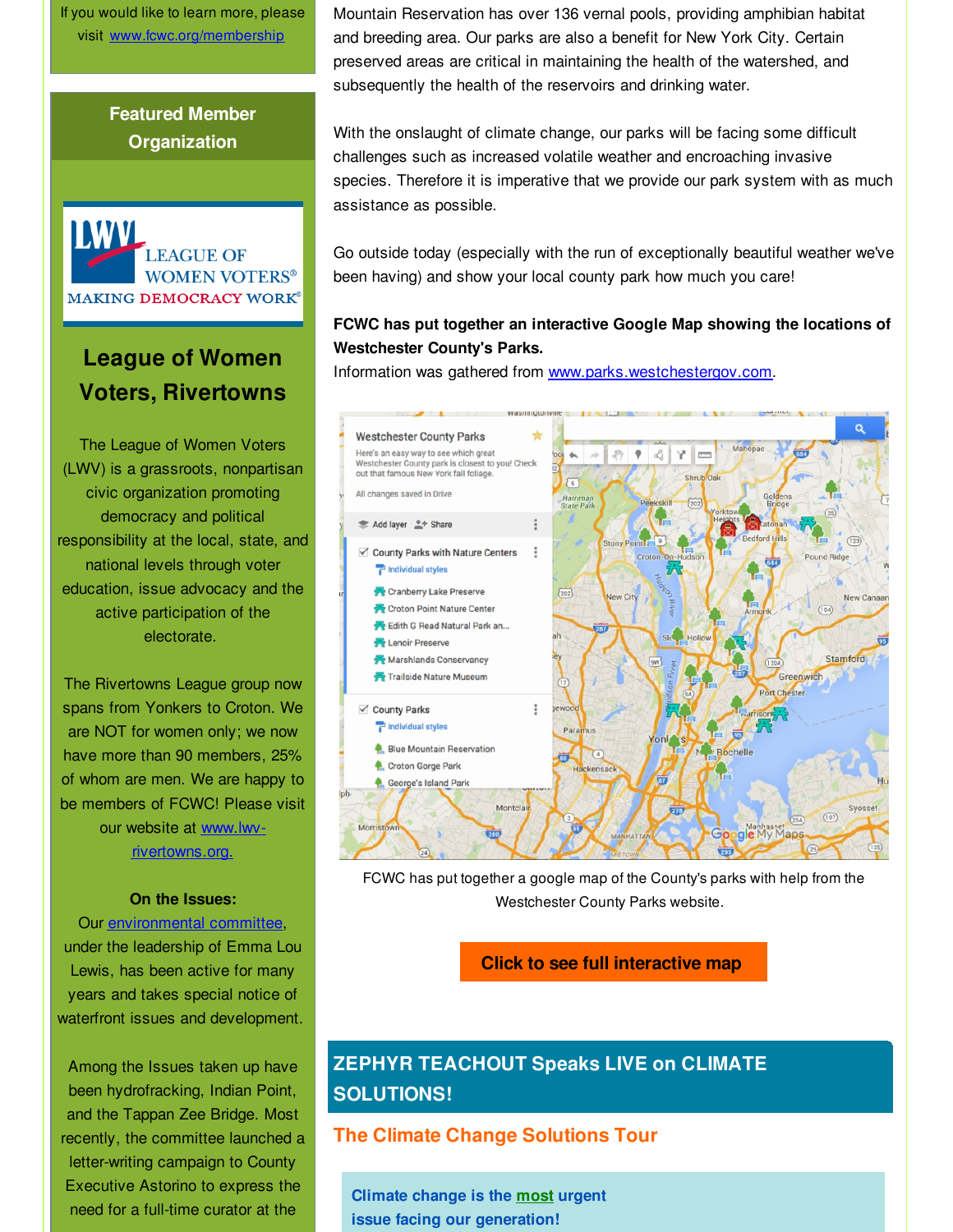Lenoir Nature Center in north Yonkers. Similarly, the committee actively lobbied in Dobbs Ferry to oppose the Rivertowns Square development, due to its adverse environmental impact, and opposed the Algonquin pipeline expansion.

**Waterfront/Environment Group Meeting Nov. 16, 1:30PM**

 $\mathcal{L}_\text{max}$  and  $\mathcal{L}_\text{max}$  and  $\mathcal{L}_\text{max}$ 

All are welcome to a discussion of local, regional, and national issues. Plus what ever you suggest!

We meet at the home of Emma Lou Louis, 125 Bellair Drive, Dobbs Ferry, NY.

914-693-1726, elsailors@mail.com [www.lwv-rivertowns.org](http://r20.rs6.net/tn.jsp?f=001viLutakE4mFSLeCgdff7-4Cn44lO16c9NdEoyT6PiNeey4YCQh632uMrGg7w5NsaoM_MQZ5W0aprOX9AM3KYTPCjGrXDd9U6Z83KKggdKwT499_7ebmQdHkWPsFHw_JyiH-RfnloL94sBpmjYtzJxIpRWsEWzrJaeG4akdpHoFltBnrpIi8fYQ==&c=&ch=)

 $\mathcal{L}_\text{max}$  , we are the set of the set of the set of the set of the set of the set of the set of the set of the set of the set of the set of the set of the set of the set of the set of the set of the set of the set of

This section will feature a different FCWC Member Organization each month. Highlighting general information, we hope to spread the word about some of these amazing organizations.

If you are are a part of an organization interested in becoming a member of Federated Conservationists, visit [www.fcwc.org/#!member-organization](http://r20.rs6.net/tn.jsp?f=001viLutakE4mFSLeCgdff7-4Cn44lO16c9NdEoyT6PiNeey4YCQh632g8dkoSRtEFUWw0mSGRXNIQyBQvep5NMGCLd2nXVyIIb7dr5tK1xczTlRAGDgfcYFlqXKjkTwkhgx1VyZk3tRm4BcBvag4SGSLfjeP2xlF-DoyCo4Ue_v7StpO2Uib7JdlFPGbEmv2i_MBxXDJPIwMybI_mq8s2yMA==&c=&ch=)form/ccj2

**Solarize Westchester Workshops in Your Area**



**Solarize Westchester Round 2**

# **WHAT CAN WE DO AS INDIVIDUALS & AS A SOCIETY? WHAT ARE THE SOLUTIONS?**

**WHERE:** Temple Israel Center, 280 Old Mamaroneck Road, White Plains, NY **WHEN:** Sunday, November 8, 3pm



ZEPHYR TEACHOUT Breakaway 2014 Candidate for NY Governor galvanized voters throughout the state in 2014 with her anti-corruption challenge to Gov. Cuomo, winning an astounding 35% in the Democratic Primary.

**Zephyr Teachout will speak on the solutions to climate change, the most urgent environmental problem of our time!**

Expect to roll-up-your sleeves organizing against expansion of fossil fuels and an inspiring vision for clean energy solutions, like no other on the planet!

#### **Great music by Bethany and Rufus and a Solar Home Companion**

a mock variety show on clean energy solutions,and a preview of Josh Fox's new feature film.

# **Get your ticket [today!](http://r20.rs6.net/tn.jsp?f=001viLutakE4mFSLeCgdff7-4Cn44lO16c9NdEoyT6PiNeey4YCQh632qcLfw2xDueH6A-9xifHwGyOmpT01r88OCXHKn7ilyqZv3S0TXzvxJB6ShaOaj2whQZ-gz9N8GMu3UfvqccJqBotuKoFd9x6O6nLvWDcbDQCAACfkacktynamu6DbFVDPMGVxzDD465Z&c=&ch=)**

(Suggested donation \$12 in advance/\$15 at the door)

**Linked to the Climate Change Solutions Tour Facebook page**



**Co-Hosts** : Sierra Club, Rockland Water Coalition & Temple Israel Center Green Team, and Federated Conservationists of Westchester County (FCWC).

# **"Peekskill to Paris" at the Peekskill Riverfront Green**

# **Join us at the Global Climate Rally!**

Sponsored by FCWC, WESPAC Intergenerate, Grassroots Environmetal Education, Sierra Club Lower Hudson Valley, Connie Hogarth Center for Change, Clearwater, SAPE, IPSEC, Concerned Families of Westchester, SEnRG and Croton Climate Initiative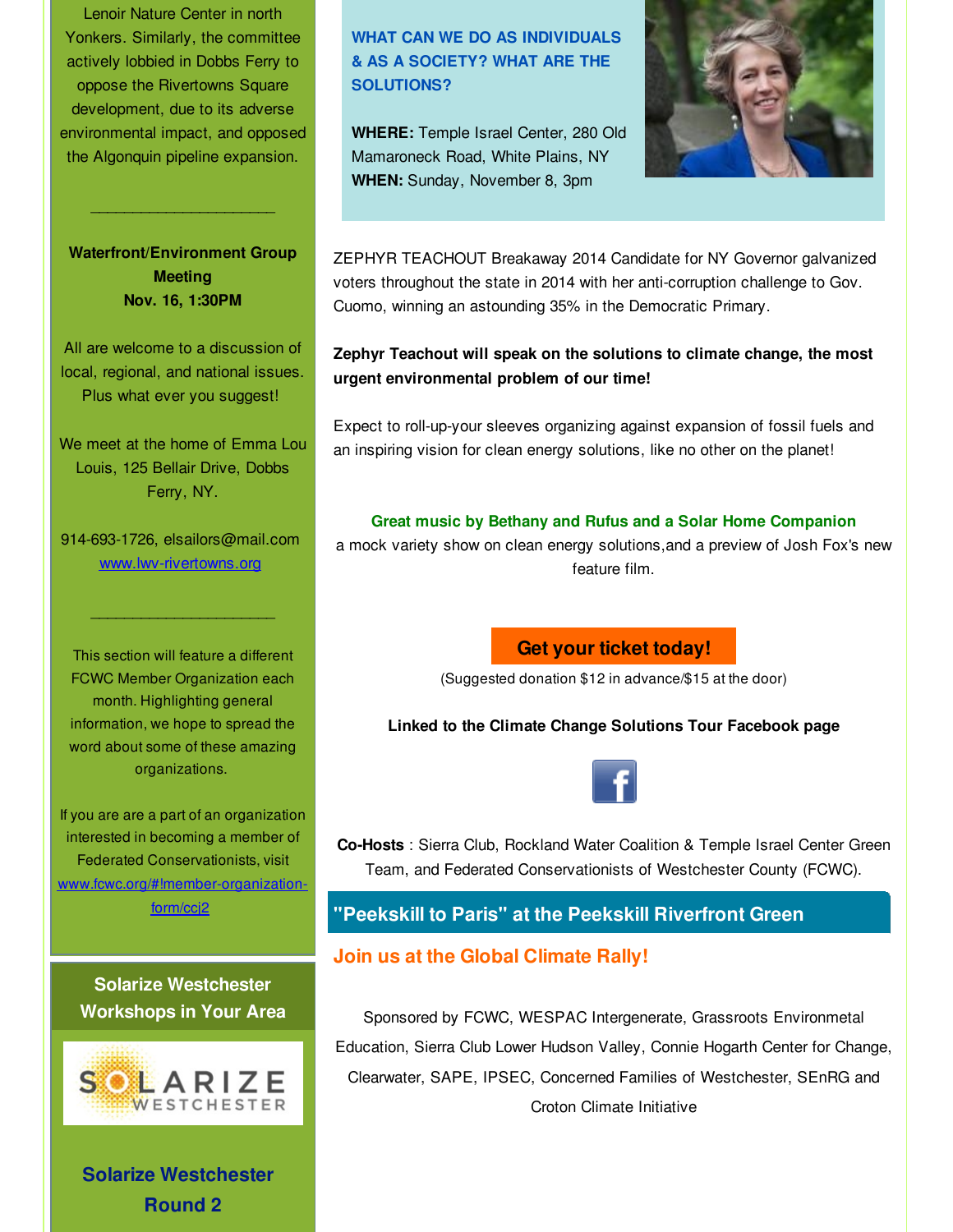Solarize Westchester's Community Campaigns, the Solarize Westchester Team will assist local communities to select competitively chosen solar photovoltaic ("PV") installers to make residential and small commercial solar energy more accessible and affordable for residents and businesses in participating cities and towns.

Learn More: [www.solarizewestchester.com](http://r20.rs6.net/tn.jsp?f=001viLutakE4mFSLeCgdff7-4Cn44lO16c9NdEoyT6PiNeey4YCQh632lRhLogtoismgSjJPP3osKIFbLv_xKRgdK7ASqO8Vd9DTIvtHx7Z9IVOpOBLIj8oqwfll3XqlEpKjk3_Bfdz7OP4B3CQ2hLk6wWamUqyStRsjEiT35L7J9kxSpeCkzda9bz-Ji2MU8Gb&c=&ch=)

# **Upcoming Public Soalrize Workshops:**

| <b>Solarize</b>    | Sat. 11/7 - 3-4pm,  |
|--------------------|---------------------|
| <b>Hastings-</b>   | <b>Dobbs Ferry</b>  |
| <b>Dobbs Ferry</b> | Public Library, 55  |
|                    | Main Street,        |
|                    | Dobbs Ferry, NY     |
|                    | Weds. 12/2 - 7:30-  |
|                    | 9:30pm, Hastings-   |
|                    | on-Hudson Public    |
|                    | Library, 7 Maple    |
|                    | Ave, Hastings-on-   |
|                    | Hudson, NY          |
|                    |                     |
| Solarize           | Sun. 11/8 - 1pm,    |
| <b>Tarrytown</b>   | Warner Library,     |
|                    |                     |
|                    | Tarrytown           |
| <b>Solarize</b>    | Weds. 11/18 - 7-    |
| Somers-            | 8:30pm, Somers      |
| <b>New Castle</b>  | Livrary, Reis Park, |
|                    | 82 Primrose St.,    |
|                    | Katonah, NY         |
|                    | Thurs. 11/19 - 7-   |
|                    | 8:30pm, Horace      |
|                    | <b>Greeley HS</b>   |
|                    | Academic            |
|                    | Commons, 70         |
|                    | Roaring Brook Rd,   |



# **Journal News: Yonkers Named a Wildlife Refuge**

# *To be honored by U.S. Fish and Wildlife Service*

*Originally featured in The Journal News, October 10, 2015*



YONKERS The ongoing restoration of the Saw Mill River downtown has earned the city federal attention.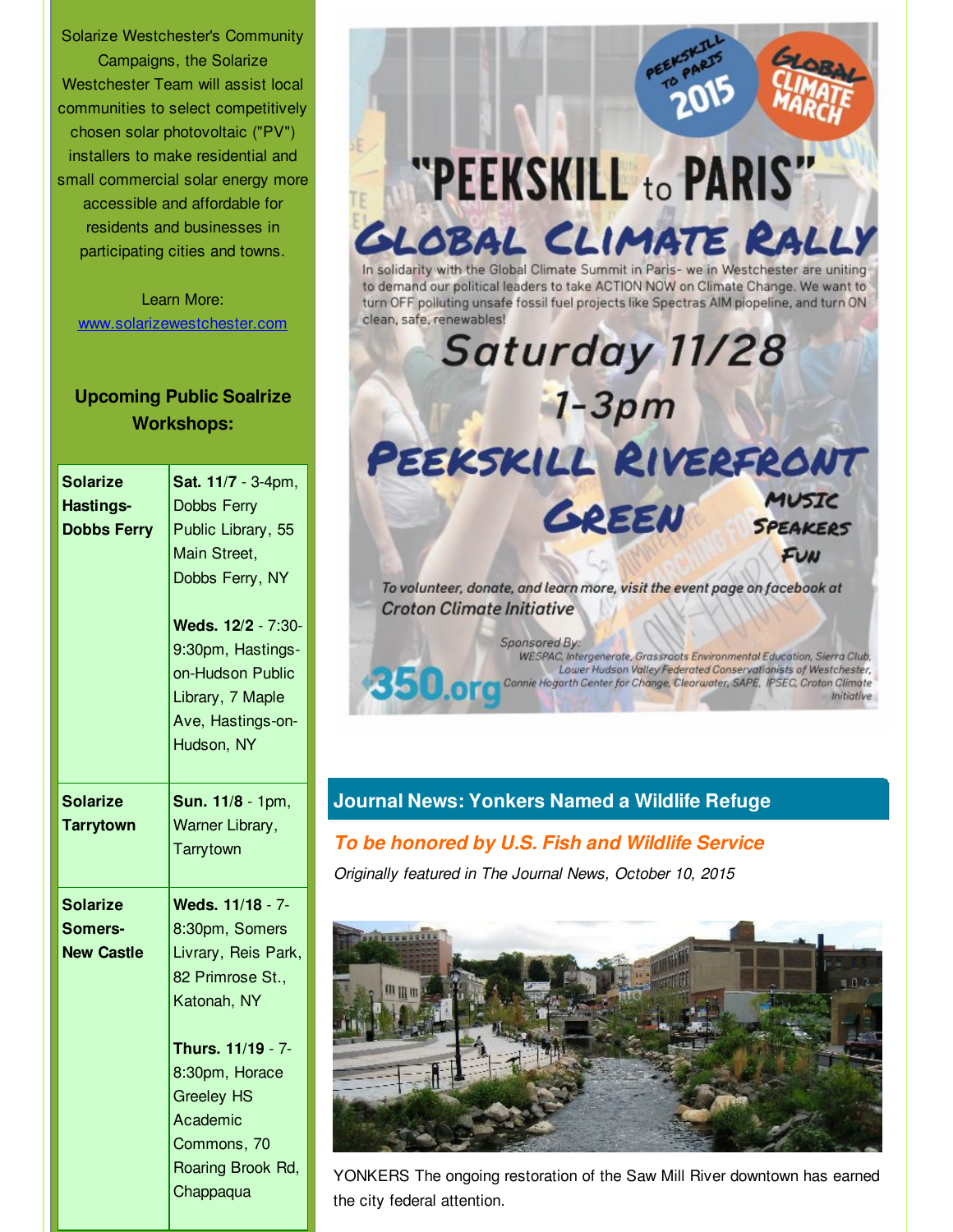# **New Workshop! Healthy Soils, Healthy Plants**



**"Healthy Soils, Healthy Plants: Laying the Groundwork for Success"**

**Tuesday, December 8th 8:00am to 1:00pm**

**Westchester County Center** 198 Central Ave, White Plains

#### **Sponsored by:**

Westchester County Department of **Planning** Westchester County Soil and Water Conservation District Cornell University Cooperative Extension of Westchester County The Native Plant Center at Westchester Community College

#### **Details:**

This half-day workshop will address the critical role soils play in the environment and people's survival. It also celebrates the United Nations' proclamation "2015, International Year of Soils."

The workshop will feature four speakers representing Cornell

On Tuesday, officials from the U.S. Fish and Wildlife Service are expected to visit to declare Yonkers an urban wildlife refuge. The designation means new internships and jobs for Yonkers students, money for additional local environmental efforts and improved habitats for urban wildlife.

Nesting boxes will be installed in Van der Donck Park to encourage occupancy by the eastern phoebe, a small, migratory songbird.The bug-eating bird likes nests near water and the goal is to increase biodiversity at the park, which already has eel, herring, turtles and ducks, among other critters.

The designation comes with a \$30,000 grant for Groundwork Hudson Valley, a nonprofit group that is restoring the Saw Mill River and building small pocket parks around Yonkers.

\_ \_ \_ \_ \_ \_ \_ \_ \_ \_ \_ \_ \_ \_

See full Journal News story here: Yonkers [Becoming](http://r20.rs6.net/tn.jsp?f=001viLutakE4mFSLeCgdff7-4Cn44lO16c9NdEoyT6PiNeey4YCQh632pUipogVFcGIfjiA_p6TidY65xFysNVVQHM5OgJNnYiZwEsjKgUgmC0rT7wpNroZP_hOcz8rM680ET-MG9ZfJOMd4ZWO9LWQsDuHTqR4JZ0hX06LI5F3Uzk61vSDjcawVAdiRfKimPeTJLihzbENxnBfgR7LenFO72EO_fpvqRgdjmx8ze6UTlHOtank1GMZz1_yJQy1scVG5AQvFKYBmx6Pkyrzi5v2dK_nt3XrP2eFmV_JT871-669S1DJkr73AQ==&c=&ch=) a Wildlife Refuge

# **Looking for Input!**

# **Planning YOUR future FCWC**

In this coming year FCWC will embark on an updated strategic plan. This effort is most timely following our 50th Anniversary year. As you, our members, are the core of the organization, we would like to offer you an opportunity for your input. We welcome your suggestions regarding new goals, purposes, and other future changes.

We will of course stay true to our founding as a member-based organization, speaking with a strong unified voice on local environmental issues, but we hope to adjust our plan to better serve the current community and local environment.

To contact FCWC with your input call (914) 422-4053 or email fowc@fowc.org. Additionally, if you know any of our current Board [members](http://r20.rs6.net/tn.jsp?f=001viLutakE4mFSLeCgdff7-4Cn44lO16c9NdEoyT6PiNeey4YCQh632qcLfw2xDueHLrvsiFgSWq5ZffyOWaUr4c7j9Vbkb1Q_FDxWd2EwJMrLOWLcZwFnvNdBRdPCskqNP01a9SDzXDVr8Fcut3ekFIUATVh5uhMXgyenpESRXrM1tYKtJGNAunlbiLNSZfnR&c=&ch=), you can share your thoughts with them.

# **UPCOMING EVENTS**

For a full list of our member organization's events and happenings, check out our Federation Calendar at [www.fcwc.org/calendar](http://r20.rs6.net/tn.jsp?f=001viLutakE4mFSLeCgdff7-4Cn44lO16c9NdEoyT6PiNeey4YCQh632h3eFwRLeT9ZiUK71ZHpXWL1lNRq6DD44kPnv9nAVeaka1PuFX0NNXU37qNf_M0j02y_DKZB8-GQdl74BQLdSRlldWOS1EkrXNuvi6CHhl2OV4jpmnbO7i8EHoVXBNwh4yfgxl8oremm&c=&ch=). Remember to always confirm events before attending. Check back regularly as we are always updating.

### **Conservation Cafe: Bag the Plastic**

**Sponsored by:** Conversations on Conservation Consortium *When:* Friday, November 6, 8:30AM-10:30AM *Where:* Greenburgh Public Library

Join the next Conservation Café for a discussion on plastic bags and their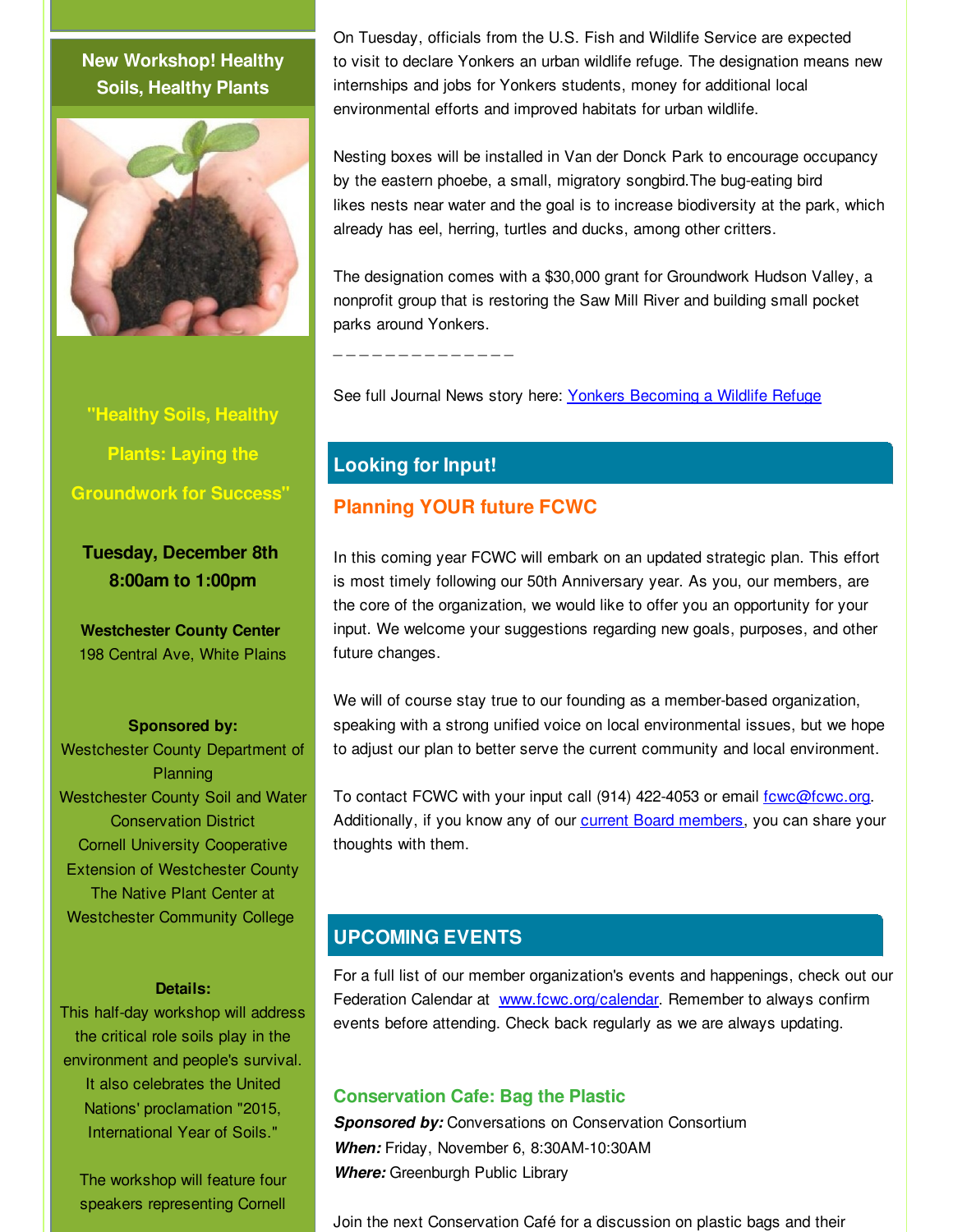University's Urban Horticulture and Wast management institutes, Rutgers University/New Jersey Agricultural Experiment Station, and Cornell University Cooperative Extension of Suffolk County.

This is approved for 4.0 HSW hours for landscape architects and 4.0 NYS ISA continuing education units for arborists, and qualifies for professional development credits from other organizations.

impact on the environment. Speakers include: Patti Wood, co-founder and ED of Grassroots Environmental Education; Anne Bobroff-Hajal, member of Eco-Neighbors and member of the White Plains Sustainable Advisory Committee to the Mayor; Catherine Parker, Westchester County Legislator; and Nancy Seligson, Supervisor of the Town of Mamaroneck.

#### **Leatherman's Hike**

*Sponsored by:* Friends of Trailside Nature Museum and Ward Pound Ridge Reservation *When:* Saturday, November 7, 2pm *Where:* Ward Pound Ridge Reservation, Cross River, NY

Come hear the lore of the Old Leather Man. Join us on this annual 2.5-mile hike with renowned Storyteller Jonathan Kruk. Meet at the Michigan Road parking area. For more information visit [www.friendsoftrailside.org](http://r20.rs6.net/tn.jsp?f=001viLutakE4mFSLeCgdff7-4Cn44lO16c9NdEoyT6PiNeey4YCQh632l51Nk_-EiCzrMHsFa6sisd4f2PJhrulcN8OsxMTIhcuFdjvk9-wC5-xbaZ_TrYZbj16m0BPyDr00gyDsH6r-ddR4yTXKzdcbvnzN0fr3nlSXw1XjlZQjOomc_usvCjxmg==&c=&ch=)

### **Full [Details](http://r20.rs6.net/tn.jsp?f=001viLutakE4mFSLeCgdff7-4Cn44lO16c9NdEoyT6PiNeey4YCQh632qcLfw2xDueHRd-Cutl1hZCExJyFrF9PXq_8UHcUZ6XOGsBDbQp_PhCn01BVVjfcALFSOjTJqJ4_9Yfx1st2U8KGd7EqpOIhJ4gkUHJ1DIN4X5LbweWAklUuP0jOxsGV0ycU9BDJ_pCZ2lDSsGeUOB4n-KzkHJ573aU2zkrpMndV9rGDn72_e5W848CUCipQNQ==&c=&ch=)**

#### **Film: Queen of the Sun: What Are the Bees Telling Us?**

*Sponsored by:* Committee to Save the Bird Homestead *When:* Saturday, November 7, 3PM *Where:* Rye Meeting House, 624 Milton Road, Rye

This film is a profound look at the global bee crisis. Nearly half of our food production depends on bee pollination. This ultimately uplifting film weaves a dramatic story of the heartfelt struggles of beekeepers, scientists, and philosophers from around the world. Free admission. Donations gratefully accepted. For further information contact birdhomestead.meetinghouse@gmail.com or 914-967-0099.

#### **Free Public Lecture on Winter Tree ID**

**Sponsored by: Bedford Audubon Society** *When:* Wednesday, November 11, 7PM *Where:* Katonah Village Library's Garden Room

Bedford Audubon will welcome Michael Wojtech for a free public lecture on winter tree identification, entitled "Bark: Get to Know Your Trees". This program will be useful to nature enthusiasts with all levels of experience.

Refreshments will be served at 7 pm and the lecture will begin at 7:30 in the Garden Room. No registration is necessary. Please bring a reusable mug to help us reduce our ecological footprint. For more information visit [http://www.bedfordaudubon.org/events.html.](http://r20.rs6.net/tn.jsp?f=001viLutakE4mFSLeCgdff7-4Cn44lO16c9NdEoyT6PiNeey4YCQh632qcLfw2xDueHxY0m6HqOehjXWWq3L7KHgYYPrOTXc6z3ek6QkGTr4DNbwTF2iUo_EVs2fzTYTCvUS1ohhbY1HS9ydqD0bVBTCvklcbJ3XkElRTyf3JjR8N5ZHR-U2kTCk4aOHup-z_IY&c=&ch=)

### **Zero Waste Your Event**

**Sponsored by:** Greenburgh Nature Center and Lower Hudson Sierra Group *When:* Wednesday, November 11, 7PM *Where:* Greenburgh Nature Center, 99 Dromore Road, Scarsdale, NY